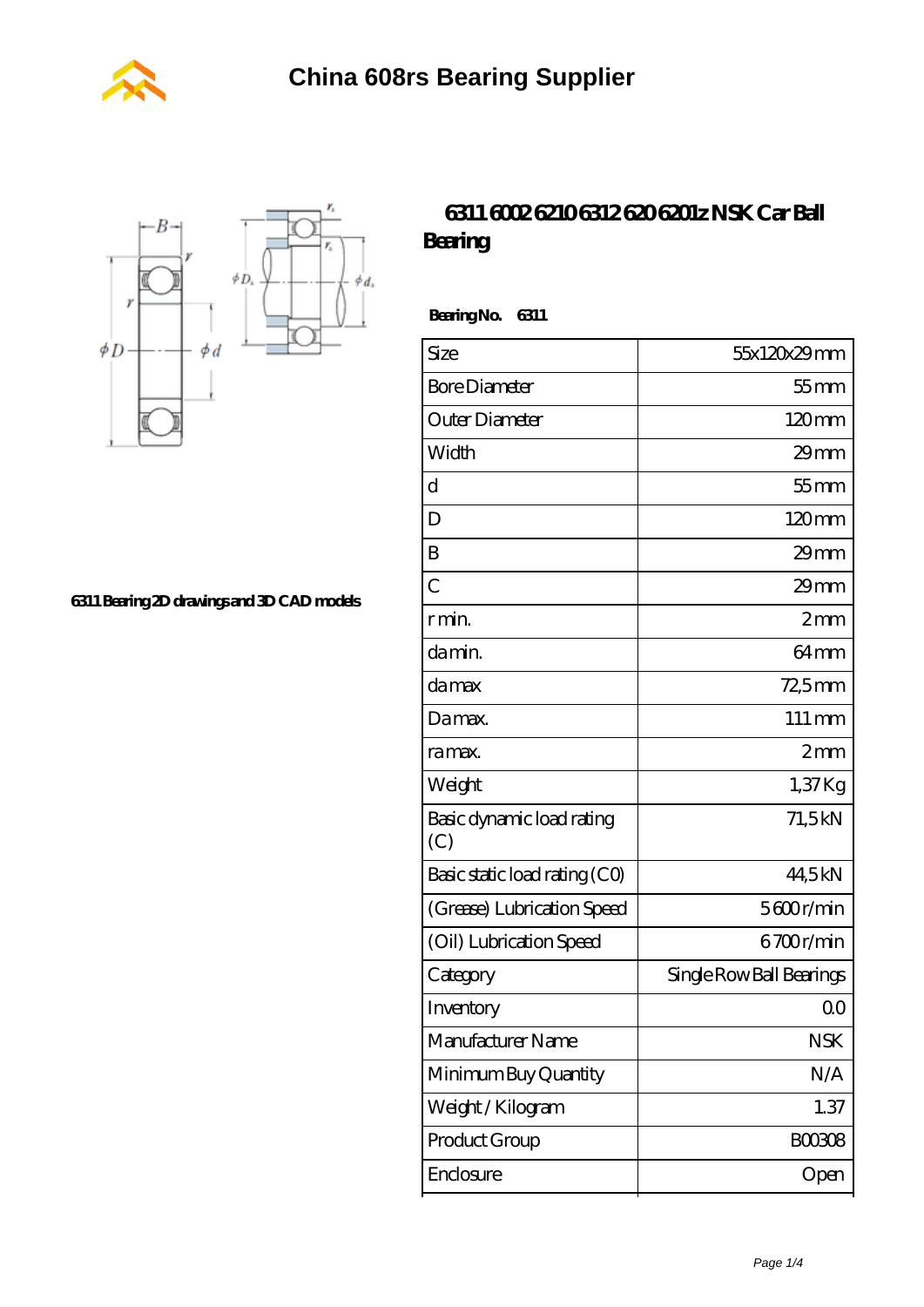

## **[China 608rs Bearing Supplier](https://m.wanatahschool.com)**

| Precision Class                    | ABEC 1   ISO PO                                                                                                                                                              |
|------------------------------------|------------------------------------------------------------------------------------------------------------------------------------------------------------------------------|
| Maximum Capacity / Filling<br>Slot | No                                                                                                                                                                           |
| Rolling Element                    | <b>Ball Bearing</b>                                                                                                                                                          |
| Snap Ring                          | No                                                                                                                                                                           |
| <b>Internal Special Features</b>   | No                                                                                                                                                                           |
| Cage Material                      | <b>Steel</b>                                                                                                                                                                 |
| Internal Clearance                 | CO-Medium                                                                                                                                                                    |
| Inch - Metric                      | Metric                                                                                                                                                                       |
| Long Description                   | 55MM Bore; 120MM<br>Outside Diameter; 29MM<br>Outer Race Diameter;<br>Open; Ball Bearing; ABEC 1<br>ISO PQ No Filling Slot; No<br>Snap Ring, No Internal<br>Special Features |
| Category                           | Single Row Ball Bearing                                                                                                                                                      |
| <b>UNSPSC</b>                      | 31171504                                                                                                                                                                     |
| Harmonized Tariff Code             | 8482105068                                                                                                                                                                   |
| Noun                               | Bearing                                                                                                                                                                      |
| Keyword String                     | Ball                                                                                                                                                                         |
| Manufacturer URL                   | http://www.nskamericas.co<br>m                                                                                                                                               |
| Manufacturer Item Number           | 6311                                                                                                                                                                         |
| Weight/LBS                         | 1.37                                                                                                                                                                         |
| Outer Race Width                   | 1.142Inch   29 Millimeter                                                                                                                                                    |
| Bore                               | 2165Inch   55Millimeter                                                                                                                                                      |
| Outside Diameter                   | 4724 Inch   120 Millimeter                                                                                                                                                   |
| bore diameter:                     | $55$ mm                                                                                                                                                                      |
| internal clearance:                | CO                                                                                                                                                                           |
| outside diameter:                  | $120 \text{mm}$                                                                                                                                                              |
| dynamic load capacity:             | 71500N                                                                                                                                                                       |
| overall width:                     | 29mm                                                                                                                                                                         |
| precision rating                   | ABEC 1, PO                                                                                                                                                                   |
| bore type:                         | Round                                                                                                                                                                        |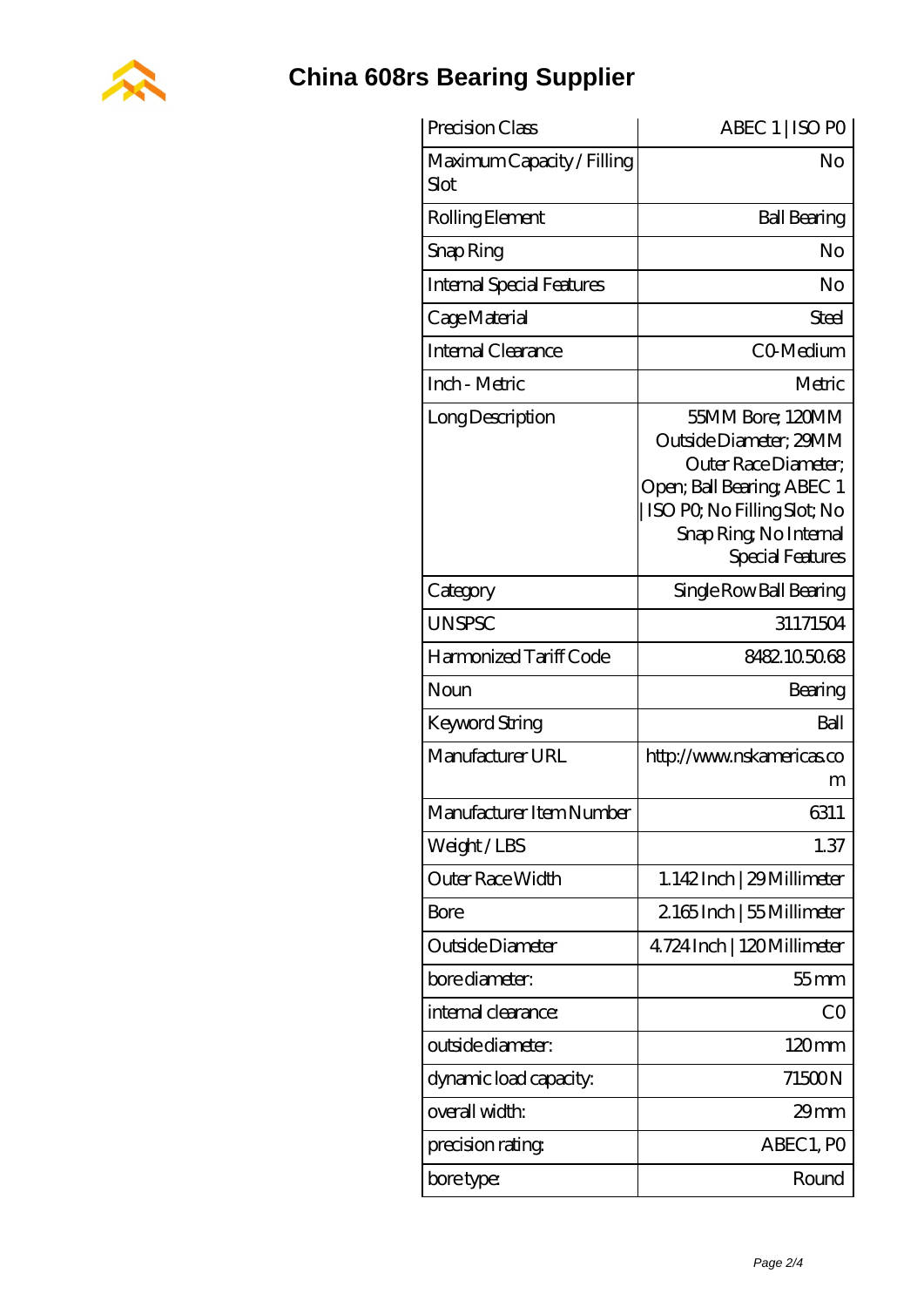

| finish/coating       | Uncoated                 |
|----------------------|--------------------------|
| closure type:        | Open                     |
| cage material:       | Steel Cage               |
| rowtype & fill slot: | Single Row Non-Fill Slot |
| maximum rpm:         | 6700rpm                  |
| snap ring included:  | Without Snap Ring        |
| <b>SRI</b>           | 1068                     |
| hidYobi              | 6311                     |
| LangID               | 1                        |
| D                    | 120                      |
| <b>SREX</b>          | 004                      |
| $\mathbf{B}$         | 29                       |
| damin                | 64                       |
| hidTable             | ecat_NSRDGB              |
| Oil rpm              | 6700                     |
| <b>SRE</b>           | 1068                     |
| mass                 | 1.37                     |
| GRS rpm              | 5600                     |
| ra                   | $\overline{2}$           |
| <b>SRIX</b>          | 004                      |
| D_a                  | 111                      |
| <b>SRIN</b>          | $-0.04$                  |
| CO                   | 445                      |
| fo                   | 131                      |
| <b>SREN</b>          | $-0.04$                  |
| DE                   | 108138                   |
| Prod_Type3           | DGBB_SR_OT               |
| DA                   | 20638                    |
| bomp                 | 0                        |
| $Z_{-}$              | 8                        |
| yobi                 | 6311                     |
| $C_{conv}$           | 71500                    |
|                      |                          |